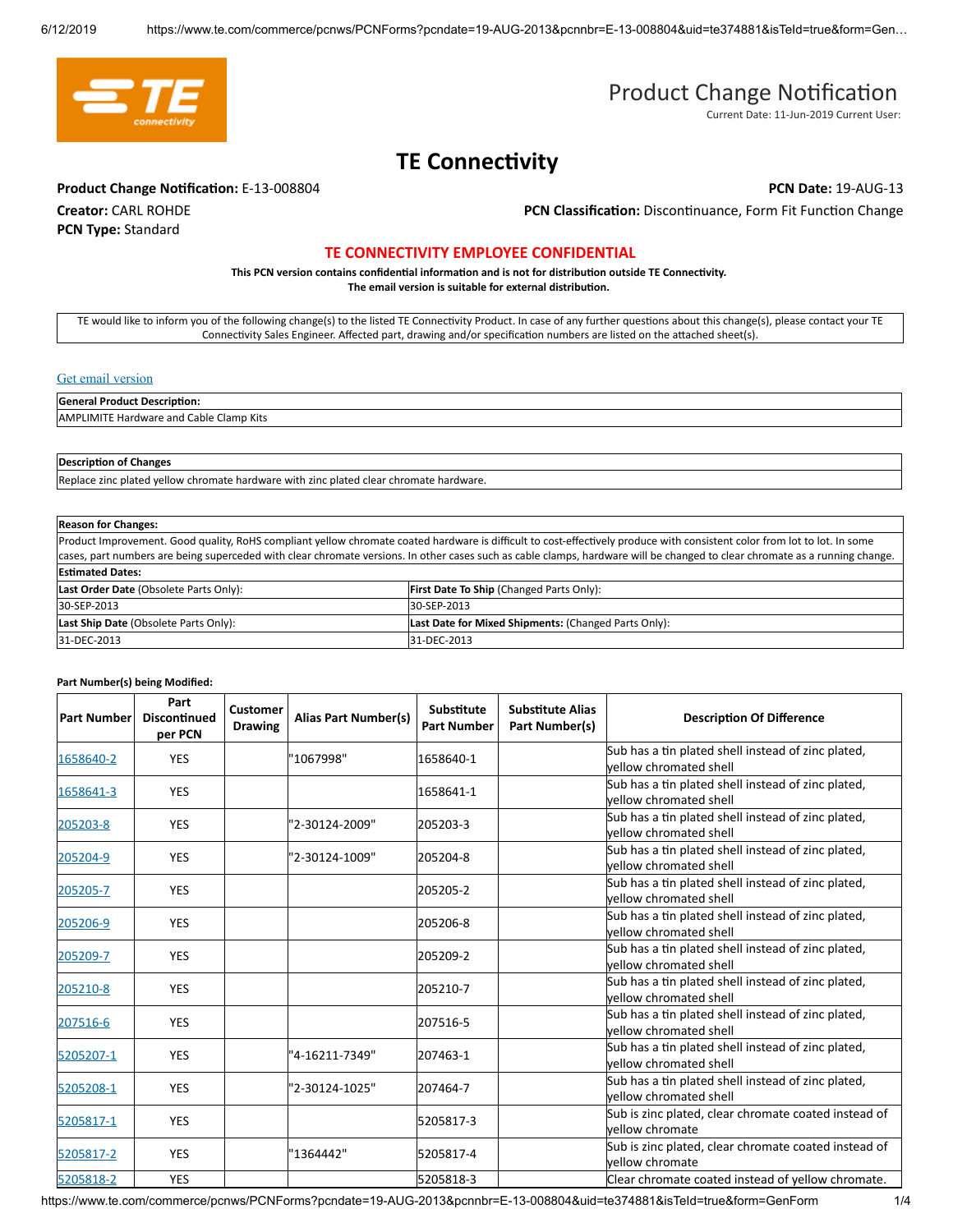| <b>Part Number</b>     | Part<br><b>Discontinued</b><br>per PCN | <b>Customer</b><br><b>Drawing</b> | <b>Alias Part Number(s)</b>    | Substitute<br><b>Part Number</b> | <b>Substitute Alias</b><br>Part Number(s) | <b>Description Of Difference</b>                                                                         |
|------------------------|----------------------------------------|-----------------------------------|--------------------------------|----------------------------------|-------------------------------------------|----------------------------------------------------------------------------------------------------------|
| 5205820-2              | <b>YES</b>                             |                                   |                                | 5205820-3                        |                                           | Clear chromate coated instead of yellow chromate.                                                        |
| 5205821-2              | <b>YES</b>                             |                                   |                                |                                  |                                           |                                                                                                          |
| 5205979-1<br>5205980-1 | <b>YES</b><br>YES                      |                                   | '2-30351-0010",                | 5205979-4<br>5205980-4           |                                           | Clear chromate coated instead of yellow chromate.<br>Sub has mounting screws zinc plated, clear chromate |
| 5205980-3              | <b>YES</b>                             |                                   | '1185341"                      | 5205980-5                        |                                           | coated instead of yellow chromate<br>Sub has mounting screws zinc plated, clear chromate                 |
| 5206514-1              | <b>YES</b>                             |                                   |                                | 5206514-4                        |                                           | coated instead of yellow chromate<br>Sub is zinc plated, clear chromate coated instead of                |
| 5206514-3              | <b>YES</b>                             |                                   |                                | 5206514-8                        |                                           | yellow chromate<br>Sub is zinc plated, clear chromate coated instead of                                  |
| 5206514-6              | <b>YES</b>                             |                                   |                                | 5206514-9                        |                                           | yellow chromate<br>Sub is zinc plated, clear chromate coated instead of                                  |
| 5206514-7              | <b>YES</b>                             |                                   |                                | 1-5206514-0                      |                                           | yellow chromate<br>Sub is zinc plated, clear chromate coated instead of                                  |
| 5206807-2              | <b>YES</b>                             |                                   |                                | 5206807-3                        |                                           | yellow chromate<br>Clear chromate coated instead of yellow chromate.                                     |
| 5206942-1              | YES                                    |                                   |                                | 5206942-3                        |                                           | Sub has zinc plated, clear chromate mounting<br>hardware instead of yellow chromate                      |
| 5206942-2              | <b>YES</b>                             |                                   |                                | 5206942-4                        |                                           | Sub has zinc plated, clear chromate mounting<br>hardware instead of yellow chromate                      |
| 5207719-1              | <b>YES</b>                             |                                   | "2-42935-9042"                 | 5207719-3                        |                                           | Sub is zinc plated, clear chromate coated instead of<br>yellow chromate                                  |
| 5207719-2              | <b>YES</b>                             |                                   |                                | 5207719-4                        |                                           | Sub is zinc plated, clear chromate coated instead of<br>yellow chromate                                  |
| 5207720-2              | <b>YES</b>                             |                                   |                                | 5207720-3                        |                                           | Clear chromate coated instead of yellow chromate.                                                        |
| 5207871-1              | YES                                    |                                   |                                | 5207871-2                        |                                           | Sub has mounting screws zinc plated, clear chromate                                                      |
|                        |                                        |                                   |                                |                                  |                                           | coated instead of yellow chromate<br>Sub is zinc plated, clear chromate coated instead of                |
| 5207872-1              | <b>YES</b>                             |                                   |                                | 5207872-3                        |                                           | vellow chromate                                                                                          |
| 5207883-2              | <b>YES</b>                             |                                   |                                | 5207883-3                        |                                           | Clear chromate coated instead of yellow chromate.                                                        |
| 5207952-1              | <b>YES</b>                             |                                   |                                | 5207952-3                        |                                           | Sub is zinc plated, clear chromate coated instead of<br>yellow chromate                                  |
| 5207953-2<br>5745018-1 | <b>YES</b><br><b>YES</b>               |                                   |                                | 5207953-3                        |                                           | Clear chromate coated instead of yellow chromate.                                                        |
| 5745136-1              | YES                                    |                                   |                                | 5745136-3                        |                                           | Sub has mounting screws zinc plated, clear chromate<br>coated instead of yellow chromate                 |
| 5745136-2              | <b>YES</b>                             |                                   |                                | 5745136-4                        |                                           | Sub has mounting screws zinc plated, clear chromate<br>coated instead of yellow chromate                 |
| 5745137-2              | <b>YES</b>                             |                                   |                                | 5745137-3                        |                                           | Clear chromate coated instead of yellow chromate.                                                        |
| 5745404-1              | <b>YES</b>                             |                                   |                                | 5745404-2                        |                                           | Sub has zinc plated, clear chromate mounting<br>hardware instead of yellow chromate                      |
| 5745407-1              | YES                                    |                                   |                                | 5745407-2                        |                                           | Sub has zinc plated, clear chromate mounting<br>hardware instead of yellow chromate                      |
| 5745563-1              | YES                                    |                                   |                                | 5745563-3                        |                                           | Sub is zinc plated, clear chromate coated instead of<br>vellow chromate                                  |
| 5745578-3              | YES                                    |                                   |                                | 5745578-4                        |                                           | Sub has zinc plated, clear chromate mounting<br>hardware instead of yellow chromate                      |
| 5745583-5              | <b>YES</b>                             |                                   |                                | 5745583-8                        |                                           | Sub has zinc plated, clear chromate mounting<br>hardware instead of yellow chromate                      |
| 5745583-7              | YES                                    |                                   |                                | 5745583-9                        |                                           | Sub has zinc plated, clear chromate mounting<br>hardware instead of yellow chromate                      |
| 5745584-3              | <b>YES</b>                             |                                   |                                | 5745584-4                        |                                           | Sub has zinc plated, clear chromate mounting<br>hardware instead of yellow chromate                      |
| 5745647-1              | <b>YES</b>                             |                                   |                                | 5745647-2                        |                                           | Sub has mounting screws zinc plated, clear chromate<br>coated instead of yellow chromate                 |
| 5747242-1              | YES                                    |                                   |                                | 5747242-2                        |                                           | Sub is zinc plated, clear chromate coated instead of<br>yellow chromate                                  |
| 5748270-2              | <b>YES</b>                             |                                   | "1364315", "1363997" 5748270-3 |                                  |                                           | Clear chromate coated instead of yellow chromate                                                         |
| 5748271-1              | YES                                    |                                   |                                | 5748271-4                        |                                           | Sub is zinc plated, clear chromate coated instead of<br>yellow chromate                                  |
| 5748271-3              | <b>YES</b>                             |                                   |                                | 5748271-5                        |                                           | Sub is zinc plated, clear chromate coated instead of<br>yellow chromate                                  |
| 1-5206478-2            | <b>NO</b>                              |                                   |                                |                                  |                                           |                                                                                                          |
| $-5207908-0$           | <b>NO</b>                              |                                   | "4-27033-0484"                 |                                  |                                           |                                                                                                          |
| $-5207908-3$           | <b>NO</b>                              |                                   |                                |                                  |                                           |                                                                                                          |
| 1658640-1              | <b>NO</b>                              |                                   |                                |                                  |                                           |                                                                                                          |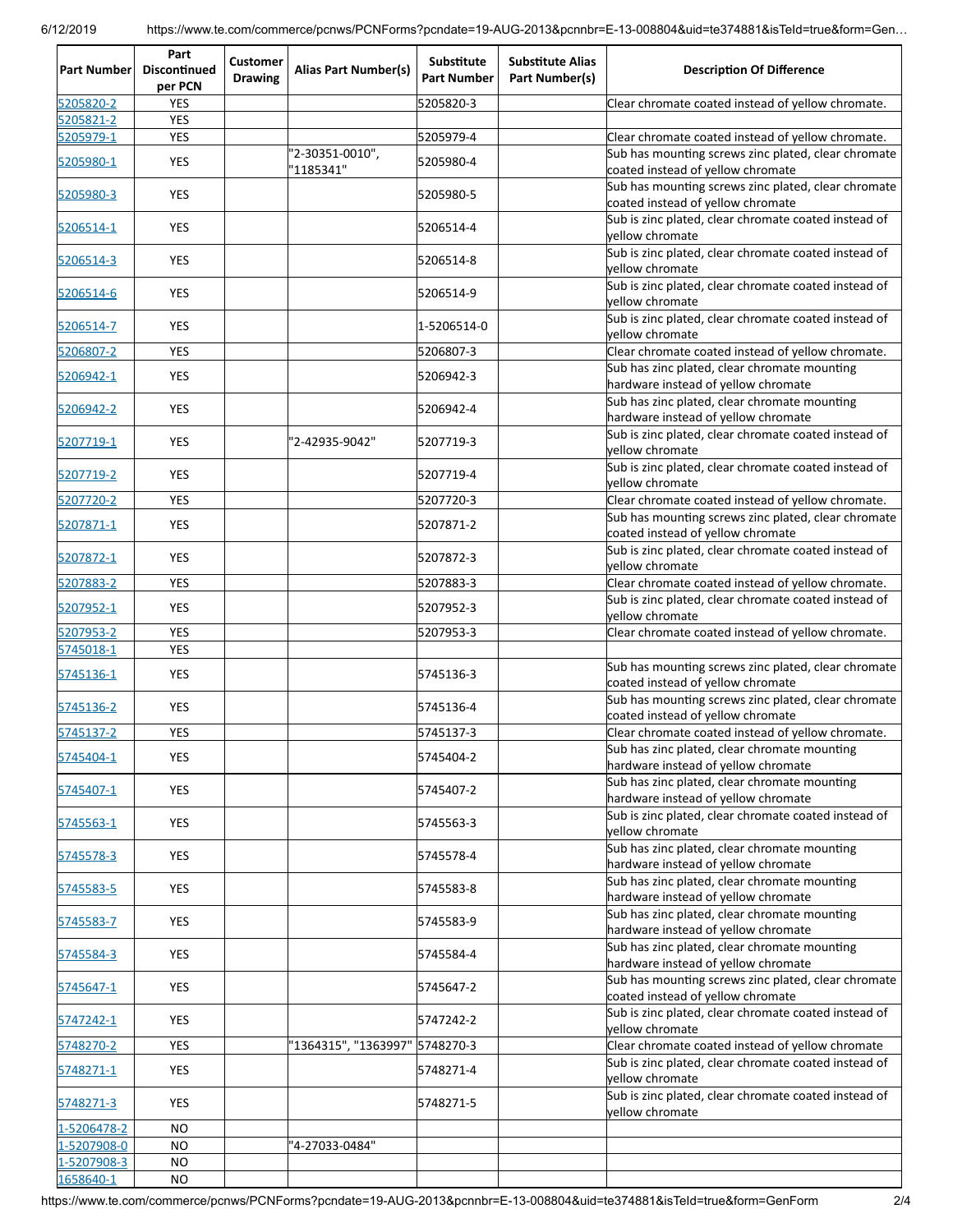| <b>Part Number</b> | Part<br>Discontinued<br>per PCN | <b>Customer</b><br><b>Drawing</b> | <b>Alias Part Number(s)</b>             | <b>Substitute</b><br><b>Part Number</b> | <b>Substitute Alias</b><br>Part Number(s) | <b>Description Of Difference</b> |
|--------------------|---------------------------------|-----------------------------------|-----------------------------------------|-----------------------------------------|-------------------------------------------|----------------------------------|
| 1658641-1          | <b>NO</b>                       |                                   |                                         |                                         |                                           |                                  |
| 1658641-2          | <b>NO</b>                       |                                   |                                         |                                         |                                           |                                  |
| 205203-3           | NO                              |                                   | "0-0205203-3", "2-<br>42934-5726"       |                                         |                                           |                                  |
| 205204-4           | <b>NO</b>                       |                                   | "0-0205204-4"                           |                                         |                                           |                                  |
| 205204-8           | <b>NO</b>                       |                                   | "2-42934-5716"                          |                                         |                                           |                                  |
| 205205-2           | NO                              |                                   | '2-42934-5727",<br>"1186906"            |                                         |                                           |                                  |
| 205206-3           | NO                              |                                   | "5021905", "27-01519-<br>00", "1186904" |                                         |                                           |                                  |
| 205206-8           | <b>NO</b>                       |                                   |                                         |                                         |                                           |                                  |
| 205209-2           | NO                              |                                   | "010-1145-00", "2-<br>42934-5729"       |                                         |                                           |                                  |
| 205210-3           | <b>NO</b>                       |                                   |                                         |                                         |                                           |                                  |
| 205210-7           | <b>NO</b>                       |                                   |                                         |                                         |                                           |                                  |
| 207516-5           | <b>NO</b>                       |                                   | "4-27033-1630"                          |                                         |                                           |                                  |
| 5205817-3          | <b>NO</b>                       |                                   | "673-1082-01"                           |                                         |                                           |                                  |
| 5205817-4          | <b>NO</b>                       |                                   |                                         |                                         |                                           |                                  |
| 5205818-3          | <b>NO</b>                       |                                   |                                         |                                         |                                           |                                  |
| 5205820-3          | <b>NO</b>                       |                                   |                                         |                                         |                                           |                                  |
| 5205821-3          | <b>NO</b>                       |                                   |                                         |                                         |                                           |                                  |
| 5205980-4          | <b>NO</b>                       |                                   |                                         |                                         |                                           |                                  |
| 5205980-5          | <b>NO</b>                       |                                   |                                         |                                         |                                           |                                  |
|                    |                                 |                                   |                                         |                                         |                                           |                                  |
| 5206471-1          | <b>NO</b>                       |                                   |                                         |                                         |                                           |                                  |
| 5206472-1          | <b>NO</b>                       |                                   |                                         |                                         |                                           |                                  |
| 5206478-1          | <b>NO</b>                       |                                   |                                         |                                         |                                           |                                  |
| 5206478-2          | <b>NO</b>                       |                                   |                                         |                                         |                                           |                                  |
| 5206478-3          | <b>NO</b>                       |                                   | "4-16211-7350"                          |                                         |                                           |                                  |
| 5206478-4          | <b>NO</b>                       |                                   |                                         |                                         |                                           |                                  |
| 5206478-5          | <b>NO</b>                       |                                   |                                         |                                         |                                           |                                  |
| 5206514-4          | <b>NO</b>                       |                                   |                                         |                                         |                                           |                                  |
| 5207719-3          | <b>NO</b>                       |                                   |                                         |                                         |                                           |                                  |
| 5207719-4          | <b>NO</b>                       |                                   |                                         |                                         |                                           |                                  |
| 5207872-3          | <b>NO</b>                       |                                   |                                         |                                         |                                           |                                  |
| 5207883-3          | <b>NO</b>                       |                                   |                                         |                                         |                                           |                                  |
| 5207908-1          | <b>NO</b>                       |                                   | '4-27202-1747"                          |                                         |                                           |                                  |
| 5207908-4          | <b>NO</b>                       |                                   |                                         |                                         |                                           |                                  |
| 5207908-7          | <b>NO</b>                       |                                   |                                         |                                         |                                           |                                  |
| 5207952-3          | N <sub>O</sub>                  |                                   |                                         |                                         |                                           |                                  |
| 5207953-3          | <b>NO</b>                       |                                   | "CA5425-000", "AMP-<br>0-5207953-3"     |                                         |                                           |                                  |
| 5745081-1          | $NO$                            |                                   |                                         |                                         |                                           |                                  |
| 5745082-1          | <b>NO</b>                       |                                   |                                         |                                         |                                           |                                  |
| 5745134-1          | <b>NO</b>                       |                                   |                                         |                                         |                                           |                                  |
| 5745136-3          | <b>NO</b>                       |                                   |                                         |                                         |                                           |                                  |
| 5745563-3          | <b>NO</b>                       |                                   | "CA5423-000", "AMP-<br>0-5745563-3"     |                                         |                                           |                                  |
| 5745563-4          | <b>NO</b>                       |                                   |                                         |                                         |                                           |                                  |
| 5745583-1          | $NO$                            |                                   | "1362234"                               |                                         |                                           |                                  |
| 5745584-1          | $NO$                            |                                   |                                         |                                         |                                           |                                  |
| 5747971-3          | <b>NO</b>                       |                                   |                                         |                                         |                                           |                                  |
| 5749626-2          | <b>NO</b>                       |                                   |                                         |                                         |                                           |                                  |
|                    |                                 |                                   |                                         |                                         |                                           |                                  |
| 5749914-1          | <b>NO</b>                       |                                   |                                         |                                         |                                           |                                  |
| 5749914-2          | <b>NO</b>                       |                                   |                                         |                                         |                                           |                                  |
| 5749916-2          | <b>NO</b>                       |                                   |                                         |                                         |                                           |                                  |
| 5750733-3          | <b>NO</b>                       |                                   |                                         |                                         |                                           |                                  |
| 749809-9           | <b>NO</b>                       |                                   |                                         |                                         |                                           |                                  |
| 749813-8           | NO                              |                                   |                                         |                                         |                                           |                                  |

The documents listed below are being modified. Related parts that are not explicitly listed on this PCN are not being modified or discontinued as per the PCN. The Last Order Date, Last Ship Date, First Date to Ship Changed Parts and last date for Mixed Shipments apply only to parts explicitly listed on this PCN.

#### **Customer Drawing(s) Being Modified:**

#### **Drawing NumberCurrent Revision New Revision**